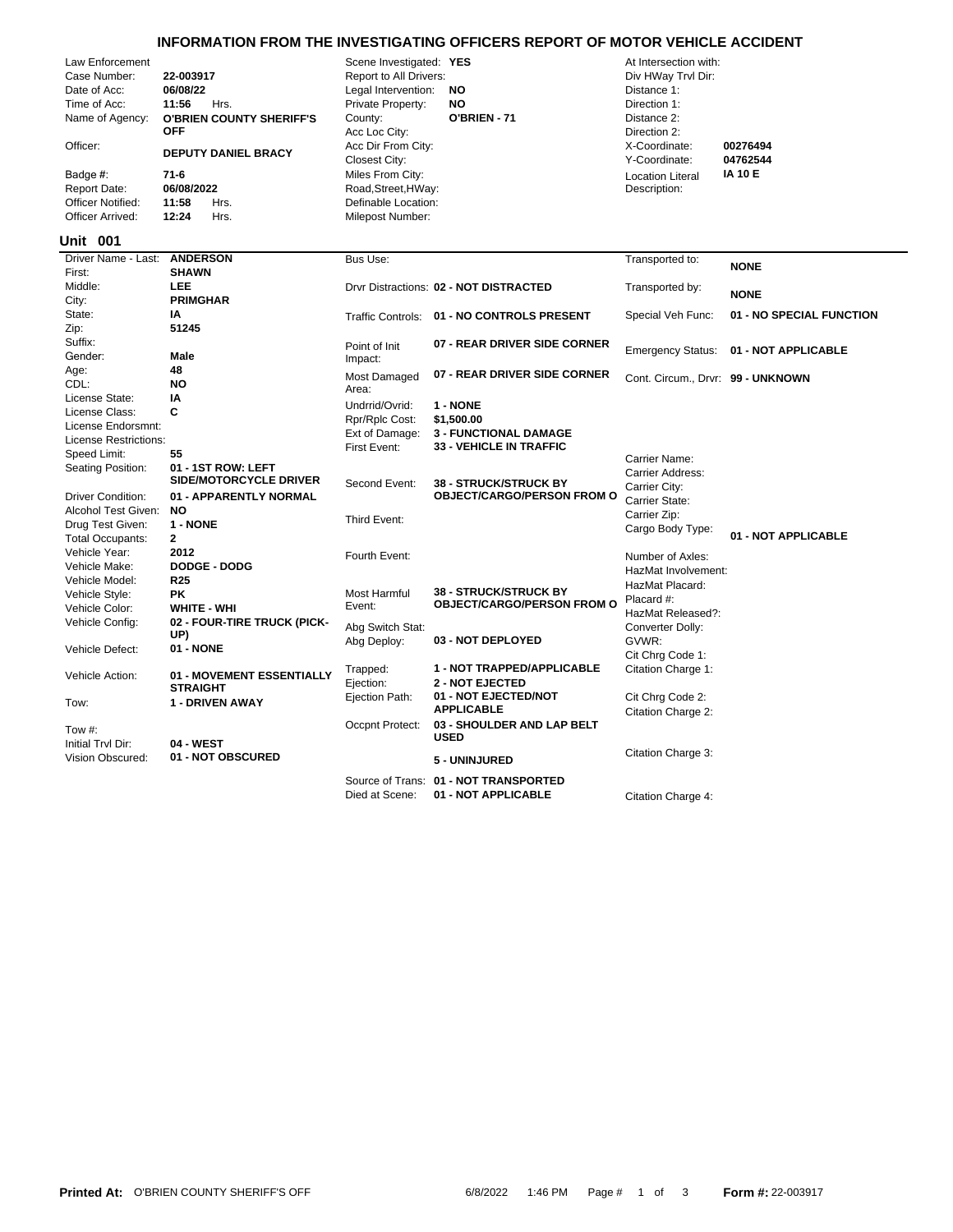## **002 Unit**

| אט וווי                      |                                              |                     |                                                |                     |                                              |
|------------------------------|----------------------------------------------|---------------------|------------------------------------------------|---------------------|----------------------------------------------|
| Driver Name - Last:          | <b>RIEDEMANN</b>                             | Bus Use:            |                                                | Transported to:     | <b>NONE</b>                                  |
| First:                       | <b>BROCK</b>                                 |                     |                                                |                     |                                              |
| Middle:                      | <b>RANDY</b>                                 |                     | Drvr Distractions: 16 - LOOKED BUT DID NOT SEE | Transported by:     | <b>NONE</b>                                  |
| City:                        | <b>PRIMGHAR</b>                              |                     |                                                |                     |                                              |
| State:                       | ΙA                                           |                     | Traffic Controls: 01 - NO CONTROLS PRESENT     | Special Veh Func:   | 01 - NO SPECIAL FUNCTION                     |
| Zip:                         | 51245-0000                                   |                     |                                                |                     |                                              |
| Suffix:                      |                                              | Point of Init       | 01 - FRONT PASSENGER SIDE                      |                     | Emergency Status: 01 - NOT APPLICABLE        |
| Gender:                      | Male                                         | Impact:             | <b>CORNER</b>                                  |                     |                                              |
| Age:                         | 18                                           | <b>Most Damaged</b> | 01 - FRONT PASSENGER SIDE                      |                     | Cont. Circum., Drvr: 07 - FOLLOWED TOO CLOSE |
| CDL:                         | <b>NO</b>                                    | Area:               | <b>CORNER</b>                                  |                     |                                              |
| License State:               | ΙA                                           | Undrrid/Ovrid:      | 1 - NONE                                       |                     |                                              |
| License Class:               | C                                            | Rpr/Rplc Cost:      | \$2,500.00                                     |                     |                                              |
| License Endorsmnt:           |                                              | Ext of Damage:      | 5 - SEVERE, VEHICLE TOTALED                    |                     |                                              |
| <b>License Restrictions:</b> |                                              | First Event:        | <b>33 - VEHICLE IN TRAFFIC</b>                 |                     |                                              |
| Speed Limit:                 | 55                                           |                     |                                                | Carrier Name:       |                                              |
| Seating Position:            | 01 - 1ST ROW: LEFT                           |                     |                                                | Carrier Address:    |                                              |
|                              | <b>SIDE/MOTORCYCLE DRIVER</b>                | Second Event:       | <b>38 - STRUCK/STRUCK BY</b>                   | Carrier City:       |                                              |
| <b>Driver Condition:</b>     | 01 - APPARENTLY NORMAL                       |                     | <b>OBJECT/CARGO/PERSON FROM O</b>              | Carrier State:      |                                              |
| Alcohol Test Given:          | NO.                                          | Third Event:        |                                                | Carrier Zip:        |                                              |
| Drug Test Given:             | 1 - NONE                                     |                     |                                                | Cargo Body Type:    |                                              |
| <b>Total Occupants:</b>      | 1                                            |                     |                                                |                     | 01 - NOT APPLICABLE                          |
| Vehicle Year:                | 2005                                         | Fourth Event:       |                                                | Number of Axles:    |                                              |
| Vehicle Make:                | <b>PONTIAC - PONT</b>                        |                     |                                                | HazMat Involvement: |                                              |
| Vehicle Model:               | <b>GRA</b>                                   |                     |                                                | HazMat Placard:     |                                              |
| Vehicle Style:               | 4D                                           | Most Harmful        | <b>38 - STRUCK/STRUCK BY</b>                   | Placard #:          |                                              |
| Vehicle Color:               | WHITE - WHI                                  | Event:              | <b>OBJECT/CARGO/PERSON FROM O</b>              | HazMat Released?:   |                                              |
| Vehicle Config:              | 01 - PASSENGER CAR                           | Abg Switch Stat:    |                                                | Converter Dolly:    |                                              |
|                              |                                              | Abg Deploy:         | 04 - DEPLOYED FRONT OF                         | GVWR:               |                                              |
| Vehicle Defect:              | 01 - NONE                                    |                     | <b>PERSON</b>                                  | Cit Chrg Code 1:    | 321.307                                      |
|                              |                                              | Trapped:            | <b>1 - NOT TRAPPED/APPLICABLE</b>              | Citation Charge 1:  | <b>FOLLOWING TOO CLOSE</b>                   |
| Vehicle Action:              | 01 - MOVEMENT ESSENTIALLY<br><b>STRAIGHT</b> | Ejection:           | <b>2 - NOT EJECTED</b>                         |                     |                                              |
|                              |                                              | Ejection Path:      | 01 - NOT EJECTED/NOT                           | Cit Chrg Code 2:    |                                              |
| Tow:                         |                                              |                     | <b>APPLICABLE</b>                              | Citation Charge 2:  |                                              |
| Tow $#$ :                    |                                              | Occpnt Protect:     | 03 - SHOULDER AND LAP BELT                     |                     |                                              |
| Initial Trvl Dir:            | 04 - WEST                                    |                     | <b>USED</b>                                    |                     |                                              |
| Vision Obscured:             | 01 - NOT OBSCURED                            |                     |                                                | Citation Charge 3:  |                                              |
|                              |                                              |                     | 5 - UNINJURED                                  |                     |                                              |
|                              |                                              | Source of Trans:    | 01 - NOT TRANSPORTED                           |                     |                                              |
|                              |                                              | Died at Scene:      | 01 - NOT APPLICABLE                            | Citation Charge 4:  |                                              |
|                              |                                              |                     |                                                |                     |                                              |

## **Accident Environment**

| First Harmful Event Loc:   | 01 - ON ROADWAY               | <b>Roadway Characteristics</b> |                                                     |
|----------------------------|-------------------------------|--------------------------------|-----------------------------------------------------|
| Manner of Crash/Collision: | 03 - REAR END (FRONT TO REAR) | Environment:                   | 01 - NONE APPARENT                                  |
| Light Conditions:          | 1 - DAYLIGHT                  | Roadway:                       | 01 - NONE APPARENT                                  |
| <b>Weather Conditions:</b> | 01 - CLEAR                    |                                |                                                     |
|                            |                               | Type of Road Junc/Feat:        | <b>12 - FOUR-WAY INTERSECTION</b>                   |
| Surface Conditions:        | $01 - DRY$                    |                                |                                                     |
|                            |                               | FRA No.:                       |                                                     |
|                            |                               | Horizontal Alignment:          |                                                     |
| Workzone Related:          | <b>NO</b>                     | Vertical Alignment:            |                                                     |
| Activity:                  |                               |                                |                                                     |
| Location:                  |                               |                                |                                                     |
| Type:                      |                               |                                | First Harmful Evt of Crash: 33 - VEHICLE IN TRAFFIC |
| <b>Workers Present:</b>    |                               |                                |                                                     |
| Narrativo                  |                               |                                |                                                     |
|                            |                               |                                |                                                     |

## **Narrative**

DRIVER OF UNIT 001 WAS PULLING A CONSTRUCTION TRAILER WESTBOUND ON 460TH STREET FOLLOWING UNIT 003 GARBAGE TRUCK; UNIT 003 TURNED NORTH ON TO ORIOLE AVE; DRIVER OF UNIT 001 SLOWED DOWN DUE TO UNIT 003 TURNING NORTH; DRIVER OF UNIT 002 WAS FOLLOWING TOO CLOSE AND WAS UNABLE TO STOP SOON ENOUGH AND RAN INTO THE BACK OF THE CONSTRUCTION TRAILER BEING PULLED BY THE DRIVER OF UNIT 001